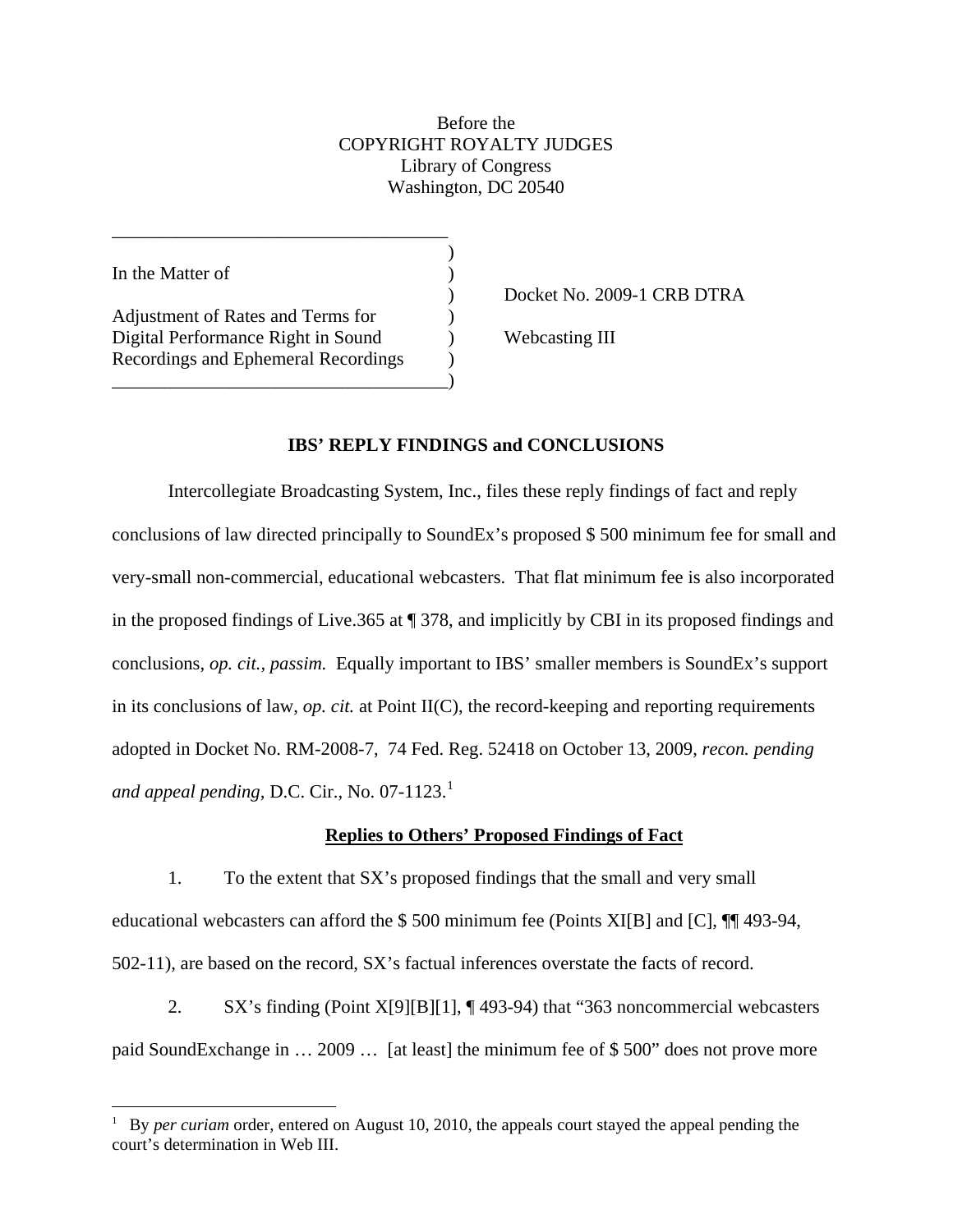than that *some* "noncommercial services are willing to pay the rates that SoundExchange is proposing. SX fails to show that *any* of the small and very small noncommercial webcasters are able, let alone willing, to pay a \$ 500 minimum for their far fewer ATH than the larger noncommercial webcasters. The numerical comparison showing the contrasts by usage were set forth in IBS' proposed findings of fact, filed June 14, 2010, at ¶ 10. SX does not show that there was a *single* webcaster that would be classified as a small or very small webcasters was among able and willing to pay an annual fee of \$ 500.

 3. SoundExchange fails to qualify its claim that "noncommercial services tend to impose disproportionate costs on Sound Exchange" (Point XI[B][3], ¶ 496) by explaining that that inference holds only if SX were to continue to require and process full census reporting. That reporting is not cost-effective, *i.e.,* it requires more processing costs by both the webcasters and SX so that it costs more than the royalty would yield.

 4. On cross-examination Ms. Kessler conceded that SX incurs fewer processing costs for usage reports that are set aside without full processing. Kessler testimony, transcript for 4/21/10 at 525:4-:17, 527:16-:21, 536:4-:12, 545:15-:16, 546:1, 547:7-548:1.

 5. The value of census reporting to SX by small educational webcasters is proved by the precedential settlement agreement between CBI and SX at ¶ 6.2, 74 Fed. Reg., No. 154, 40617, 40619 (August 12, 2009), which sets an agreed value of \$ 100 per annum per channel in lieu of census reporting. Agreement at ¶ 5.1.1 (Reporting waiver) being Fed. Reg. 4018.

6. The non-commercial webcasters agreement between CBI and SX proves nothing about the ability or willingness of very small and small webcasters to pay SX \$ 500 per annum royalties. (Point XI[B][4], ¶¶499, 501). Again, SX does not identify a single webcaster who was or would be willing and able to pay in accordance with the rates and terms of the CBI-SX settlement agreement.

- 2 -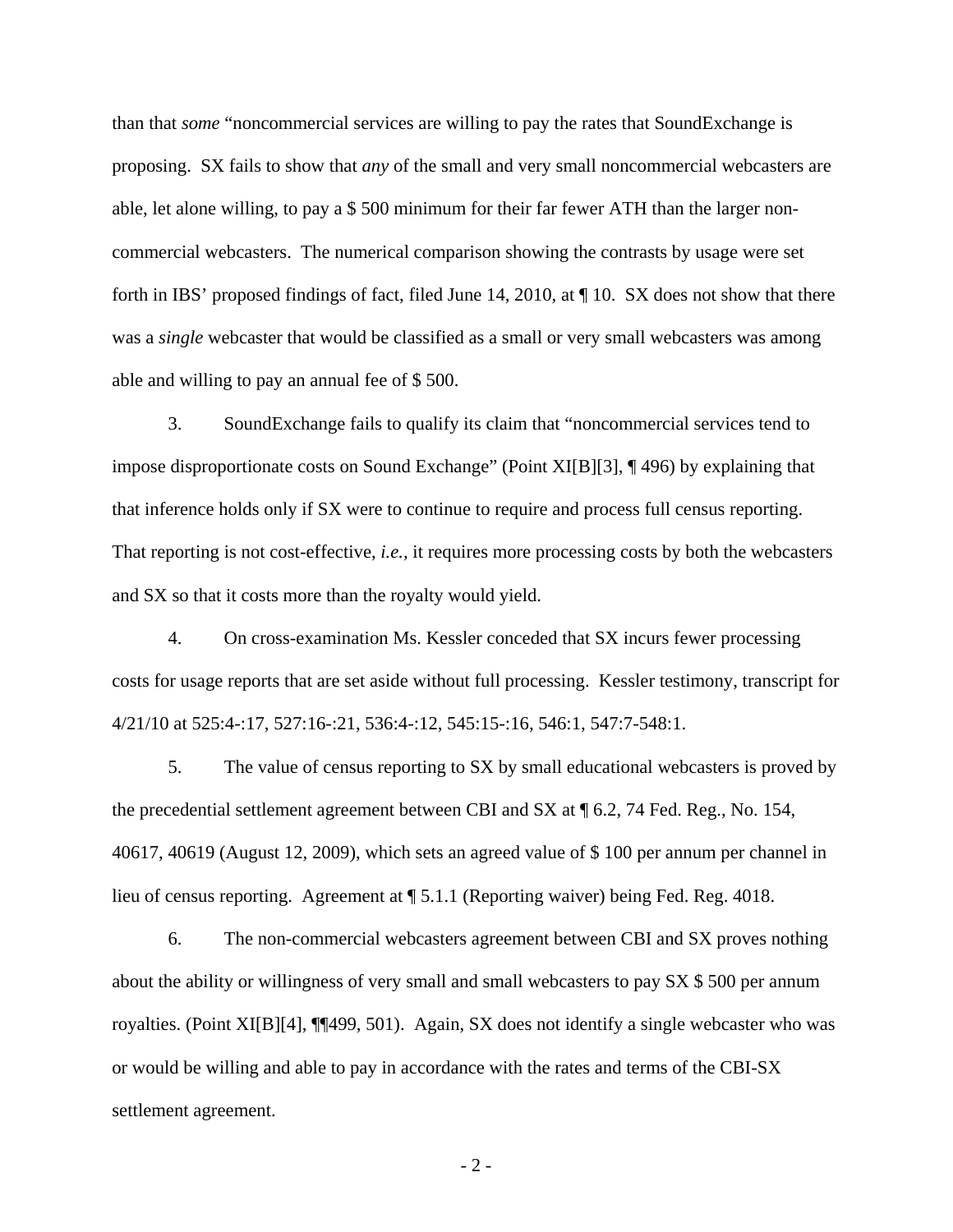7. SX's further claim in Point XI[C], ¶¶ 502-11, that noncommercial services generally can afford a \$ 500-a-year minimum rate, is utterly without support in the record and falls far short of being true for all noncommercial services.

 8. SX's citation to budget figures for WHUS (¶¶ 503, 505-06), which until the current year was CPB-qualified, proves nothing about the willingness or ability of small and very small webcasters to pay \$ 500 per year in royalties. WHUS's webcasting operations, so far as the record shows, could not qualify as a small noncommercial webcaster, let alone a very small webcaster. So WHUS' figures, which were produced on cross-examination of Mr. Murphy over the objection of IBS that they were irrelevant and beyond the scope of the direct testimony, simply do not support any claim by SX as to the affordability of its proposed royalties to very small and small webcasters generally. Testimony of Mr. Murphy, transcript of April 21, 2010 at 590:2-6.

 9. Rebutting this misperception in SX's proposed findings at ¶¶ 502-03, Mr. Murphy testified that many IBS members were financially strapped. Murphy written direct testimony, filed Sept. 29, 2009 at 4; Murphy testimony 4/21/10 transcript at 582:5-15. The testimony of Mr. Murphy on cross-examination, based on knowledge acquired from formal and informal discussions with other stations at IBS national and regional conferences, makes this point concisely:

#### BY MR. LEVIN:

Q. Now, Mr. Murphy, if I can turn your attention to paragraph seven of your written testimony which I believe is marked as IBS Exhibit Number 1. \*\*\* Do you see where you say that budgeting is a perennial problem?

A. Yes.

Q. And you also testified just earlier in response to Mr. Malone's question that some radio stations have no money, some have only a little; is that correct?

A. Yes.

- 3 -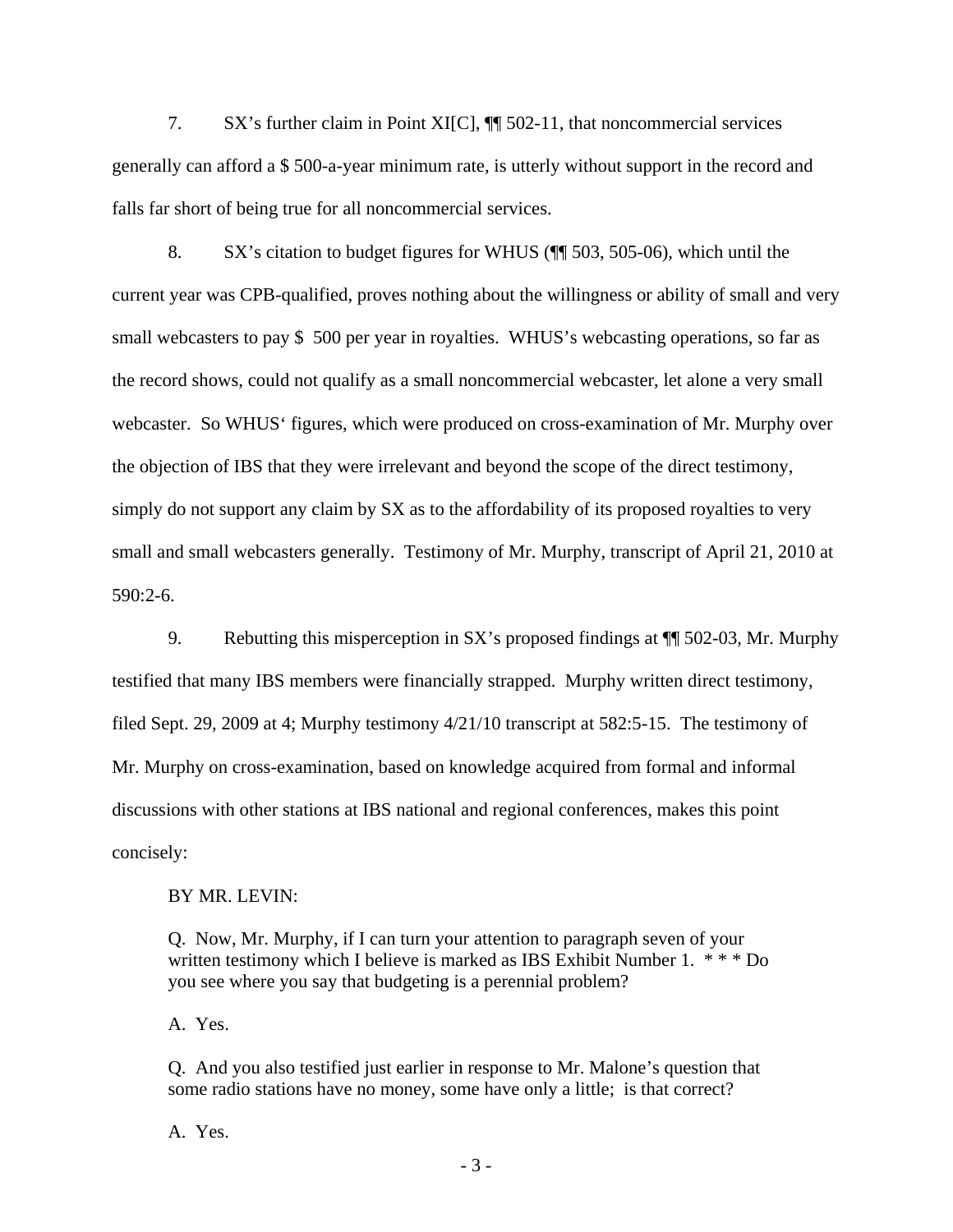Transcript of 4/21/2010 at 582:5-:15. Continuing, Mr. Murphy testified that WHUS was not typical financially of IBS member stations:

A. WHUS is probably one of the most financially well-off stations in the entire IBS system and to use our budget as typical is to grossly misrepresent the reality.

Id. at 590:2-6.

 10. SX's claim in ¶ 506 that "noncommercial services pay significantly more than \$ 500 for things that are less central to their purpose than sound recordings" outruns the facts of record. SX does not establish the centrality claim, because that, first of all, is a latent value judgment that "sound recordings" to individual stations' purposes are more central; the assertion omits the qualification that the recordings would be playable only under an SX license, where in fact college and high school stations locally originate programs not involving SX-licensable music or recordings licensed at the source, or recordings under direct license from the artists. Kass written direct testimony, ¶ 13; Shaiken testimony, 4/21/10 transcript at 619:1-:22.

11. SX's claim in ¶¶ 507-08 that stations' dues payments to IBS demonstrate an ability to pay SX \$ 500 a year for royalties are based on SX's hypothetical budget allocations by member stations. The theoretical ability of some stations to fund a \$ 690 payment to IBS for dues and the national conference does not say anything about how many stations are able to do so. Murphy in 3 transcript for 4/21/2010) at 590:2-19 (" not typical").

 12. As noted above, financial ability alone is a necessary but not sufficient condition to enable many IBS member-stations to pay royalties. Mr. Murphy went on to identify a nonfinancial obstacle:

The most challenging area in this whole proceeding that we haven't talked about really has to do with the requirement for reporting. The cost is one issue that some stations struggle with very seriously. Some may be okay. I know that HUS could absorb that. But the most critical issue that will be a challenge for implementation of this is the reporting requirements. The staffing and the technology [are] available, the way stations run is not compatible with automated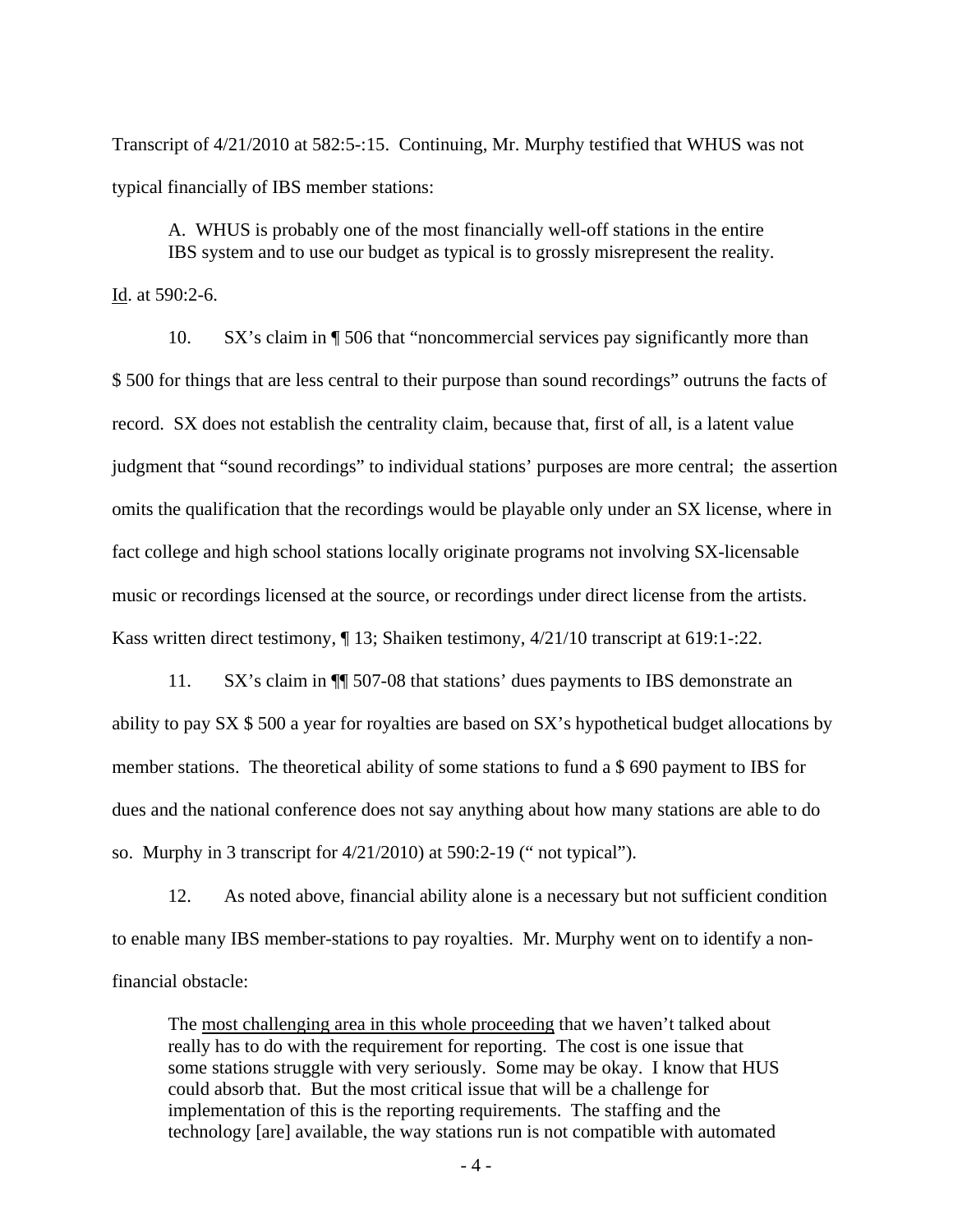software, stream monitoring, and some of the requirements right now would be extremely difficult. These stations have heavy [staff] turnover. The use of the material is extremely wide, so we don't have a small library of a certain number of tracks that we use in our format all the time. We have 55,000 recordings in our library that go back to the 1950s. They're all being used, music old and new  $***$ 

Murphy testimony, transcript for 4/21/2010, at 600:20-601:14 (emphasis supplied].

 12. SX is guilty of a financial fallacy in basing its inferences concerning the ability of small and very small webcasters generally to pay \$500 in royalties from an annual budgets averaging \$ 9000 a year.

13. SX does not offer the factual connection between a station's annual average revenues and its ability to pay royalties for music under statutory license.

14. SX's conclusions based on an average says nothing about the ability of the half of the stations with budgets under \$ 9000 to pay royalties. As three of SX's witnesses on crossexamination recognized the dominant characteristic of averages in that there are, in layman's terms, as many stations below the average as are above the average. Testimony of Ms. Kessler, April 21, 2010 Transcript at 525. There are, as witnesses repeatedly point out, great differences among high school and college webcasters. Murphy testimony, 4/21/10 transcript at 568:13- 570:15.

15. The inference with respect to sources of stations' funding that SX seeks to draw, *viz.*, that all these sources are available to all small and very small webcasters( $\parallel$  504), again overreads the evidence. The logical predicate that all sources are available to all noncommercial webcasters is unsupported. Some sources may be available to some webcasters but not all, and *a priori*, they are less likely to be available to the poorer ones. The witnesses familiar with high school and college operations have repeatedly stressed the wide diversity of high school and college webcasting operations. *See, e.g.,* Murphy testimony at 4/27/10 transcript at 569:5 ("not a homogenous group").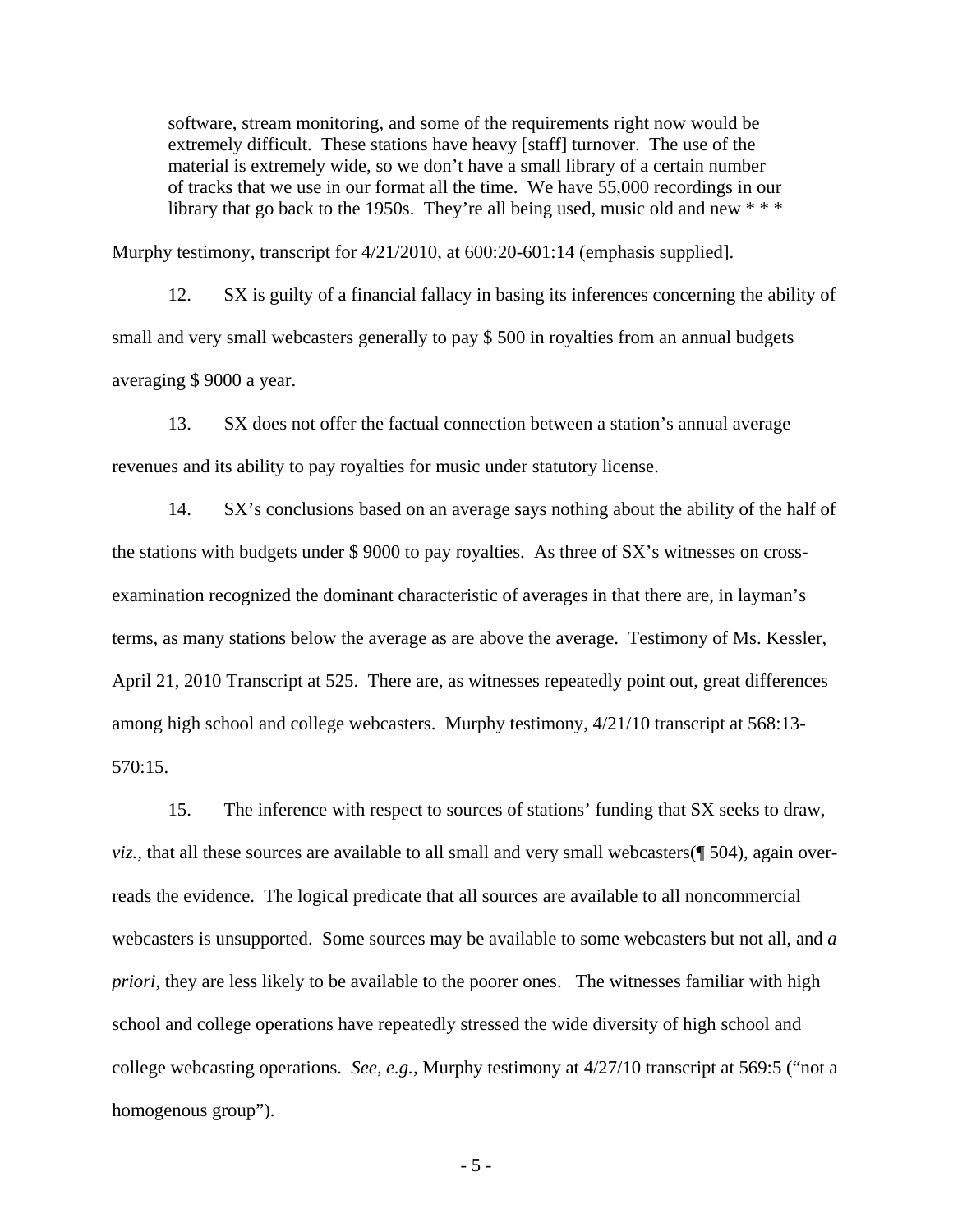16.. To the extent that a non-proportional royalty payment will put use of any statutorily licensed recorded music beyond the webcaster's ability to pay, that would bias station management to curtail programming to the prejudice of the webcasters' purposes, it represents a bar to entry of new and existing small webcasters.

17. SX failed offer any testimony on whether the benchmark approach was appropriate for considering rates among the noncommercial users. SX's econometrics witness, Dr. Pelkowitz, who was their proponent of the benchmark approach to rate-setting, admitted on cross-examination that drawing comparison between different models for different markets or sub-markets admitted that he had not assessed whether there was a single market among such users of digitally recorded music: "[T]he question of exactly where you would raw the boundaries of the markets and whether there are multiple markets is  $-$  is a complicated question and I haven't address that." Salinger testimony, at 145:21 - :146:9 (July 28, 2010). But highly relevant distinction between high school and college webcasters, on the one hand, and commercial webcasters remains that the latter do not generally "sell" music. Shaiken testimony, transcript of April 21, 2010, at 615:17-22.

18 Contrary to CBI's proposed conclusions of law (under Point I[A]) that affected parties had an opportunity to question the reasonableness of the proposed CBI-SX agreement under 17 U.S.C. § 801(b)(7), such an opportunity was indirectly foreclosed to affected parties at the May  $5<sup>th</sup>$  hearing as a result of the trial strategy adopted by the proponents.

19. The only time provided for in the Judges' scheduling order of March 3d, 2010, for a hearing on adoption of the terms and rates from the CBI-SX settlement agreement was the time allocated for any objections, May 5. The ground rules for the hearing were not set forth.

20. IBS gave notice to the Judges and the proponents by letter of counsel filed on April 30, 2010, that it was prepared to offer testimony and exhibits rebutting the expected

- 6 -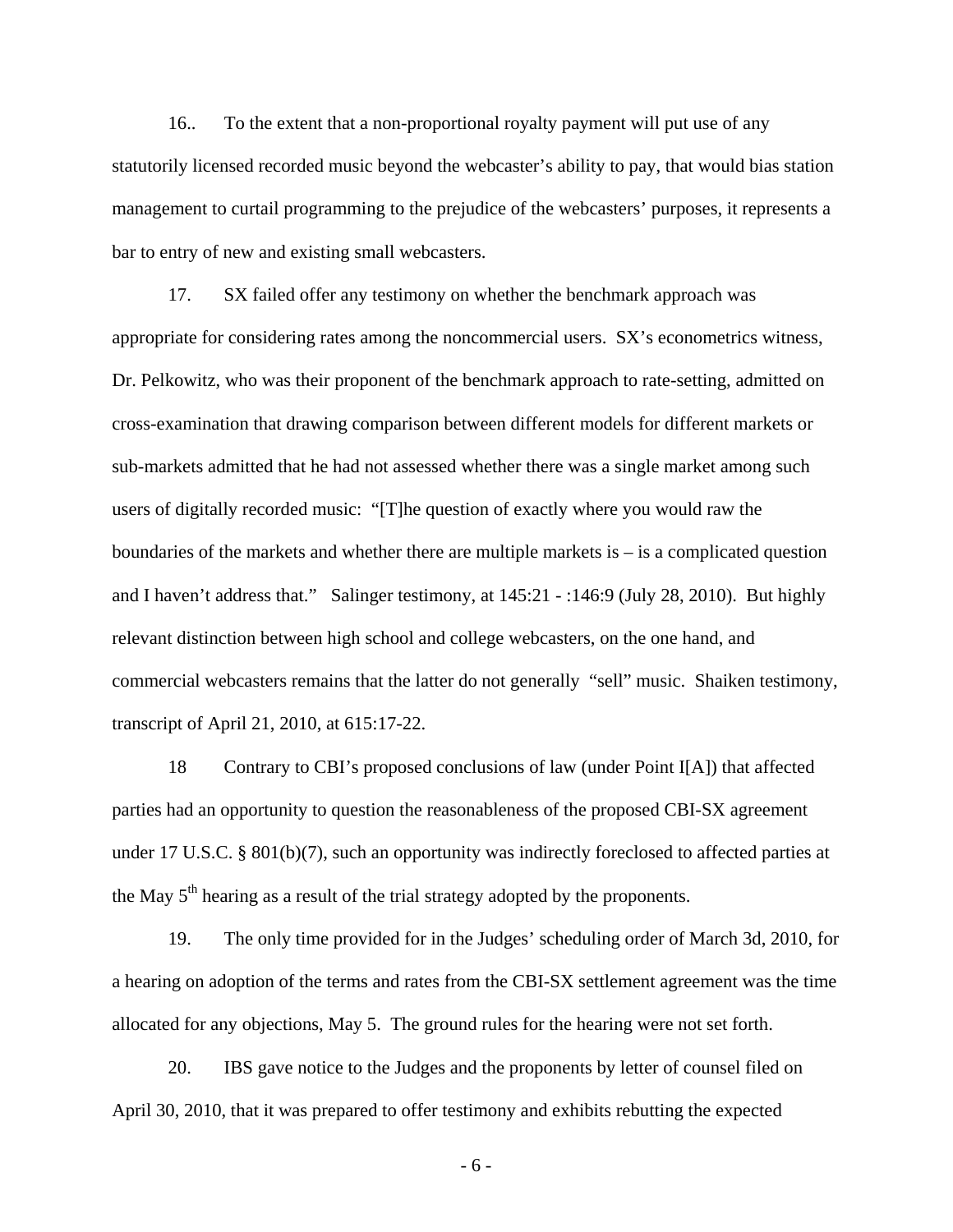testimony and testimony of CBI and SX in support of their agreement under Section 801(b)(7). See also transcript at 80:21 - 81:3.

21. At the outset of the May  $5<sup>th</sup>$  hearing, counsel for CBI gave notice of their reluctance to put witnesses on the stand. (Transcript of colloquies at hearing on May 5, 2010, at 5:1-5 and 51:15-16.) SX gave notice in a letter to the Judges dated May 3d that it would have witness "available" during the course of the hearing.

22. The Judges then questioned counsel for the three parties concerning the legal applicability of Section 801(b)(7) to the terms of the agreement. Id. *passim*.

23. The Judges adjourned the hearing without the proponents' introducing any record evidence.

24. Counsel for SoundEx marked the CBI-SX agreement for identification as Sound Exchange Settlement Exhibit 1 (Id. at 27:10-11), but neither counsel for CBI nor SX offered it into evidence; nor did either designate it as a record exhibit in their filing of collations of exhibits on September 10, 2010.

25. The events that transpired in the concluding minutes of the May  $5<sup>th</sup>$  hearing were consistent with the inference that the Judges intended to rule of the legal issue of whether the settlement agreement (SX Settlement Exhibit 1 [for identification]) was in a form that qualified under Section § 801(b)(7) to warrant its admission and the taking of evidence thereon.

26. In contrast to CBI, IBS is the largest domestic association of college and high school webcasters in the United States. Direct testimony of Capt. Kass at ¶ 6.

 28. To SX's proposed findings of fact under Point I(D)(5), ¶98, purporting to recite the history the proceeding, should be added that IBS tendered the testimony of its CAO and exhibits on rebuttal, but the Judges struck IBS' entire rebuttal case on procedural grounds. *See* Order denying reconsideration, filed August 18, 2010, and transcript from

- 7 -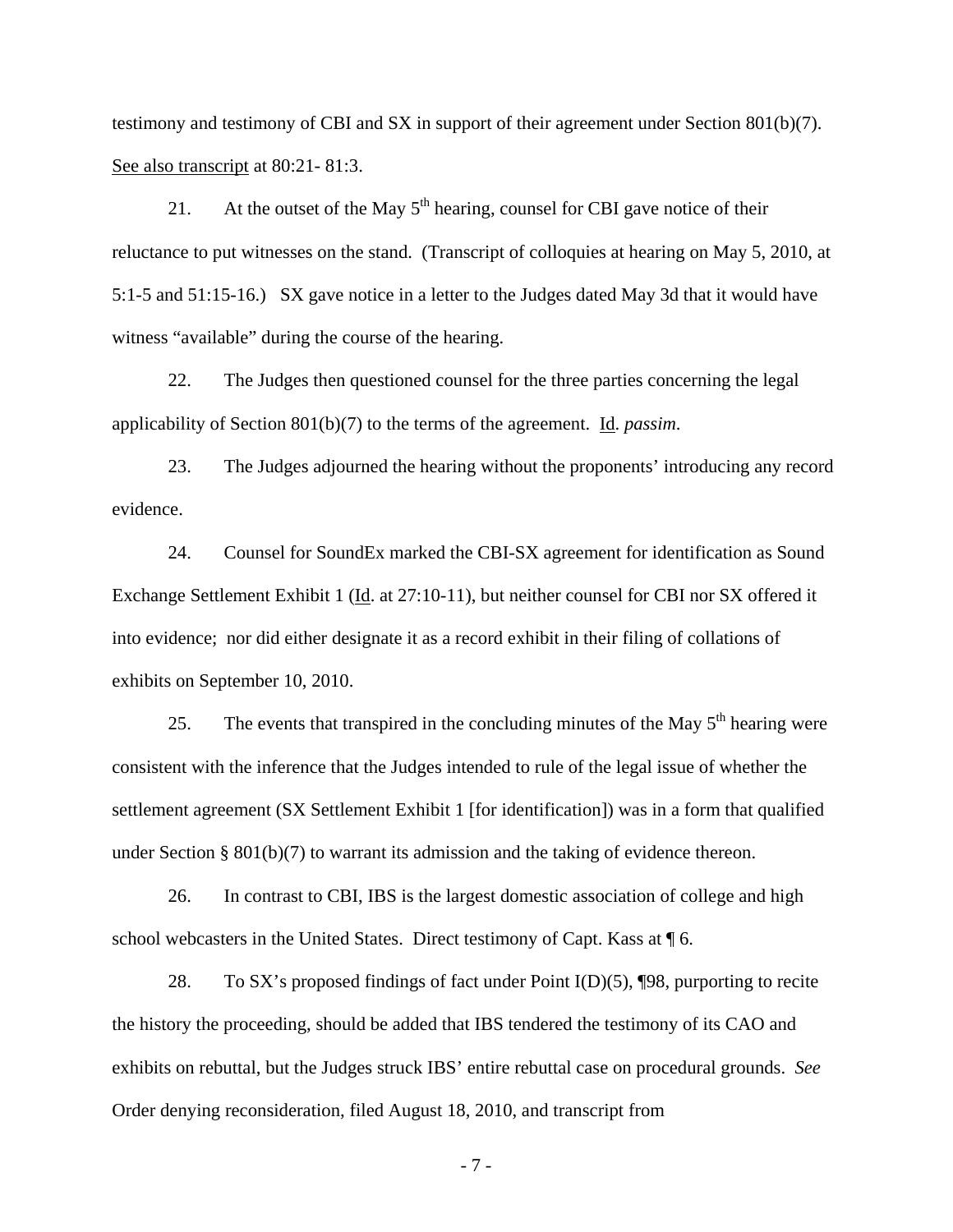29. To SX's characterization of IBS' participation and proposed rates and terms in this proceeding, ¶ 487, should be added the fact that IBS' proposal, filed July 28, 2010, contained a term limiting the subjection of small and very small noncommercial webcasters to recordkeeping and reporting requirements, *op. cit.,* at 3-4, as does article 5 (Reporting) of the SX-CBI agreement.

 30 SX's Funn testified on cross-examination that Live.365 claimed that under aggregation, its proposal would cover at least 100 to 5 or 6 thousand independent small webcasters. Funn at transcript for 8/2/2010 at 481-83. Thus, the annual royalty per webcaster proposed in Live.365's proposed rates and terms might be as little as \$ 8.30 per stream  $($ 50,000 \div 6000)$ . Even less, if Live.365 aggregates 7000 webcasters.

31. SX has a fund of in excess of \$ 200 million revenue that has not yet been fully processed. Kessler, xscript for 4/21/2010, at 530:17-:21.

### **Reply to Others' Proposed Conclusions of Law**

1. The no-witnesses-and-no exhibits strategy of CBI and SX at the hearing on the CBI-SX agreement May  $5<sup>th</sup>$  effectively operated to deny IBS the opportunity of introducing rebuttal testimony and exhibits designed to show that the CBI-SX agreement does not provide a reasonable basis for the Judges' reasonable adoption of its terms.

2. Congress' purpose in writing Section 801(b) (7) was to facilitate settlements in cases where a party in the minority blocked settlement between the two majority interests -- not to allow the minority party to "cram down" its settlement on IBS members. Here, IBS has more members than CBI. Prop. reply fdg. 26, *supra*. It was not reasonable to allow a minority interest – here, CBI – to cram down its settlement with SX against IBS, the predominant association of college and high school webcasters..

- 8 -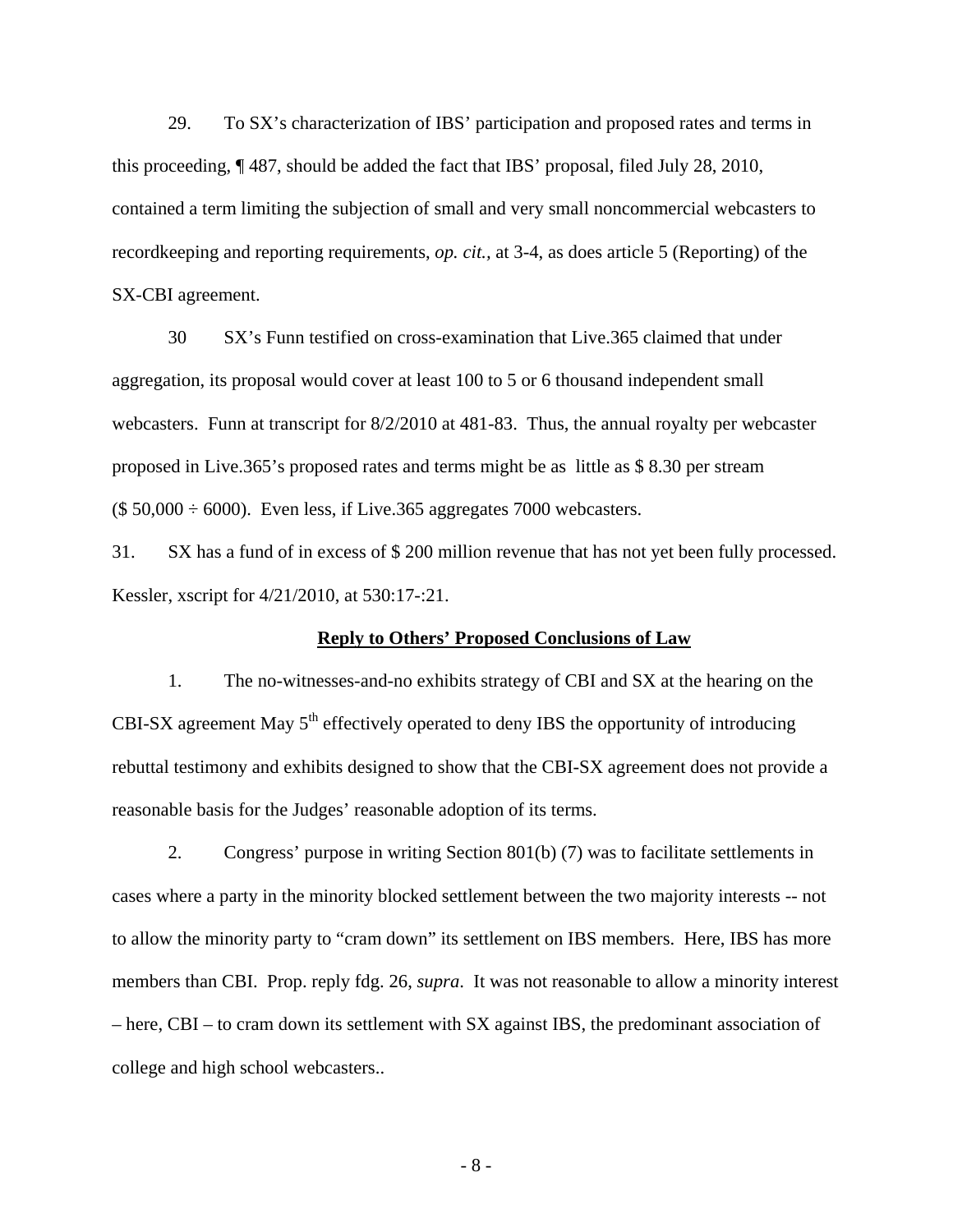3. SX's proposed findings of fact,  $\sqrt{ }$  539 specifically and  $\sqrt{ }$  536-43 generally,  $^{2}$  $^{2}$  $^{2}$  based on IBS' allegedly advising webcasters to violate the law, should be rejected as irrelevant. *See* Judges' order denying IBS reconsideration, filed August 18, 2010, in which the Judges held alleged mischaracterizations of the Copyright law on IBS' website to be "irrelevant to this proceeding."

 4. The Judges should not approve SX's proposed terms and rates, under any misapprehension that "IBS has no objection to the Judges' continuing substantially the current terms" as reflected in under SX's proposed rates and terms, submitted under Section 351.4(b)(3) of the Rules. SX findings, ¶ 600.

 5. In determining the rates and terms for noncommercial webcasters on the record the Judges should not take cognizance of the "twenty-four CBI members who submitted comments [under Section  $801(b)(7)(A)$ ] supporting the CBI-SX agreement. SX's Proposed Findings of Fact ¶ 501; *cf.* SX's Proposed Conclusions of Law, ¶ 72-78. As a matter of statutory construction these comments are not part of the record on which the Judges may base their determination of rates and terms on the record. Section  $801(b)(7)(A)$  carefully differentiates between the prerogatives of qualified participants in the rate hearing and nonparticipants, to comment on the settlement agreement. Participants are accorded the right to "comment on the agreement and object to its adoption as a basis for statutory terms and rates". Under clause (II) it is only the objections of hearing participants that invoke the requirement that the "Judges conclude, based on the record before them if one exists, that the agreement does not provide a reasonable basis for setting statutory terms or rates." Since these letters are not part of the record for purposes of rate determination, they cannot be considered in the Judges' determination of "terms or rates." *Cf*. colloquy between Judge Wisniewski and counsel for IBS,

 $\overline{a}$ 

<span id="page-8-0"></span> $2$  SX's proposed findings or fact, (Point XI[D][3]).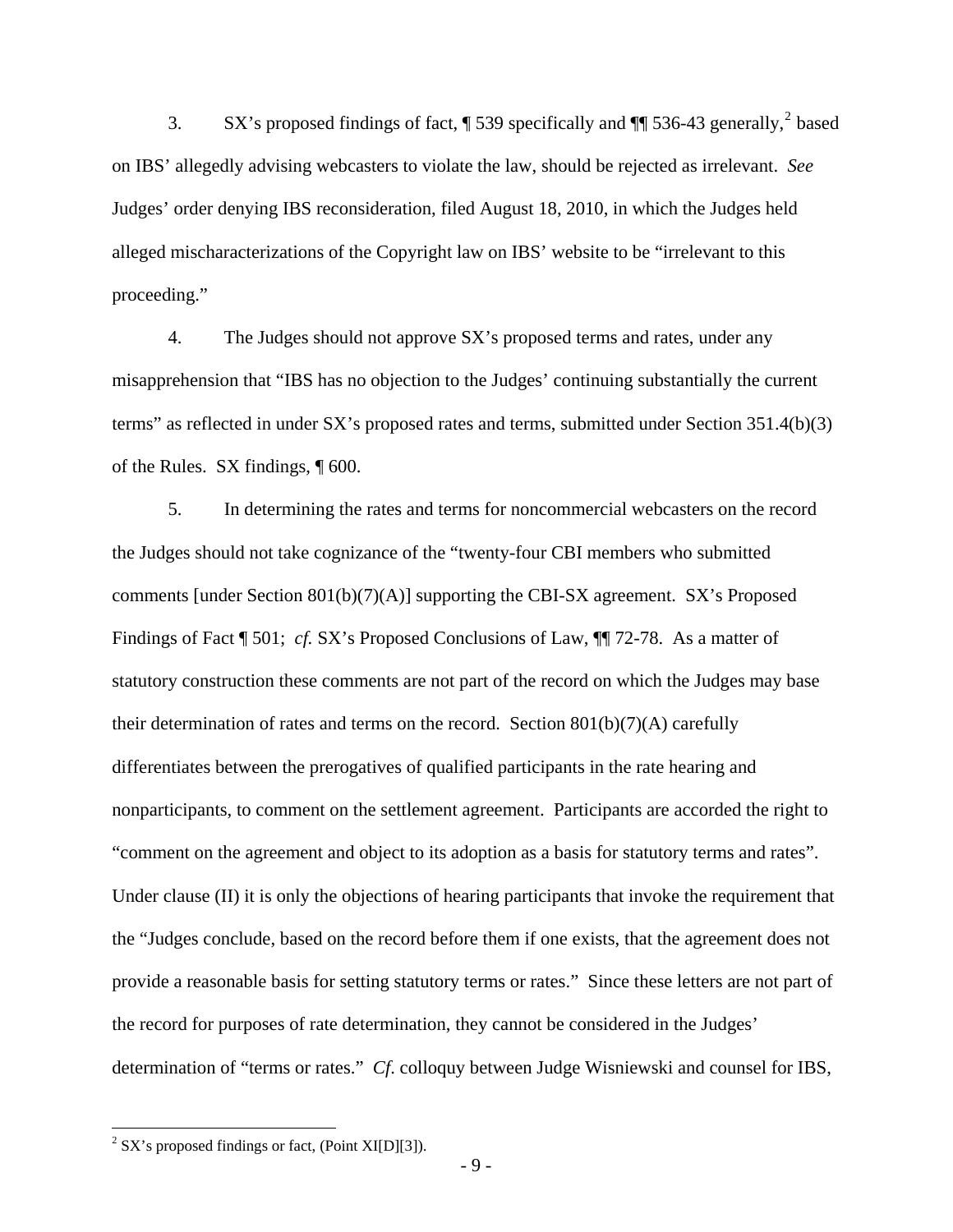transcript for May 5, 2010, at 81:7 – 82:11. In other words, only "comments" adverse to the settlement agreement are cognizable under clause (II). Under the statutory terms of clause (II) such comments are to be weighed by the Judges only in concluding to reject the terms of the settlement agreement as an unreasonable basis for setting statutory terms or rates. This interpretation is consonant with a Congressional purpose not to reasonably impose a privately drafted financial burden on non-signatories without giving them an opportunity to comment thereon. A favorable "comment" does not go to supporting a determination *on the record* of rates and terms. In contrast, an "objection" (by a "participant") invokes the entire record to the extent that one exists.

 6. Just as this Court has concluded that in setting terms, it "should consider matters of feasibility and administrative efficiency" *Webcasting II*, 72 Fed. Reg. at 24,102; *cf. SDARS,* 73 Fed. Reg. at 4098 ("we are obligated to 'adopt royalty payment and distribution terms that are practical and efficient'", quoted in SX's Proposed Conclusions, ¶ 62, so it should consider the cost-benefit ratio of recordkeeping and reporting by small and very small webcasters on SX's administrative costs.

 7. The revenue benefits to SX of census reporting by small and very small webcasters are negative, *i.e.,* the costs to SX of full processing of such census reports would exceed the amount of revenue generated.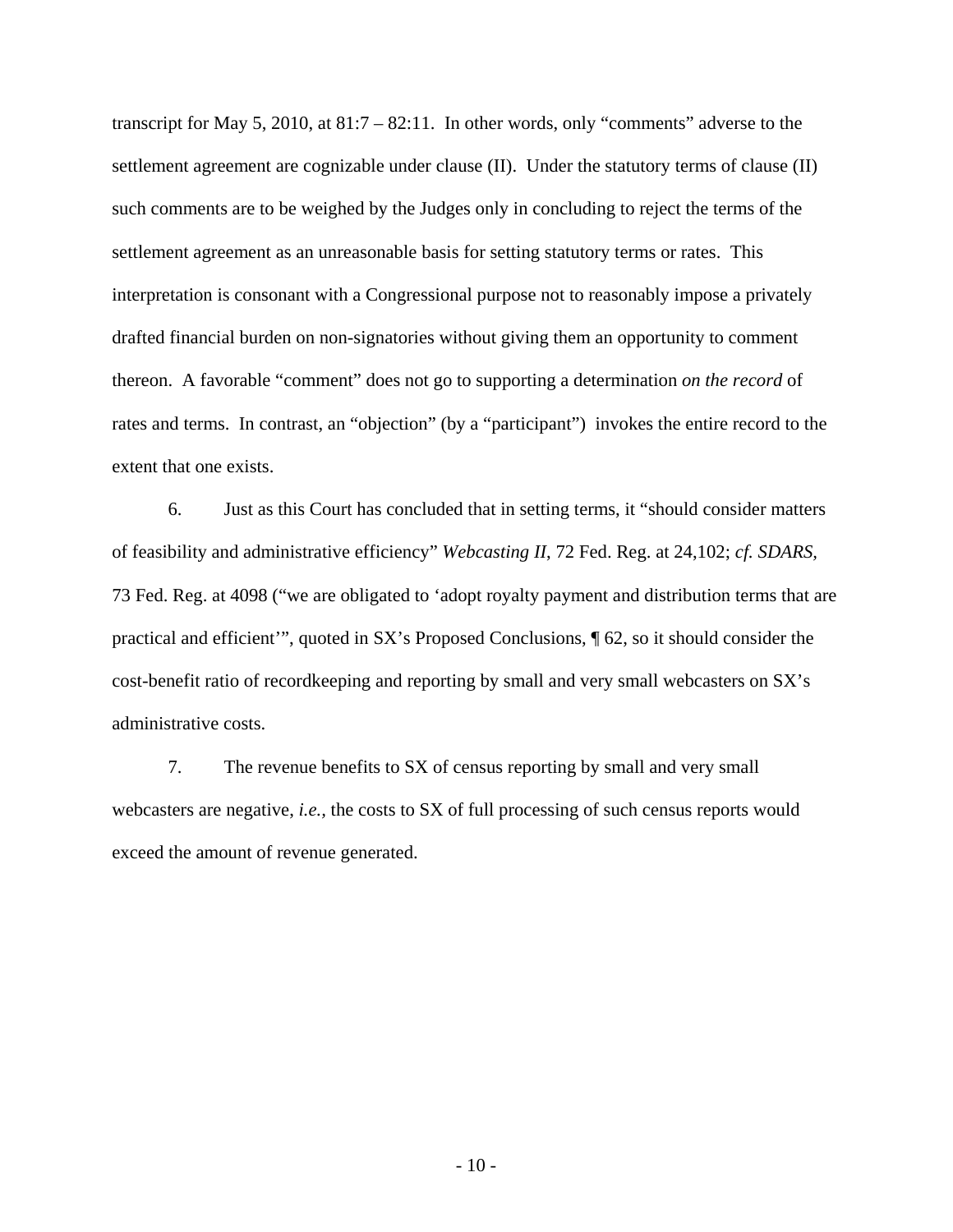### Prayer

For the foregoing reasons, IBS asks that the Judges adopt IBS' proposed findings of fact and conclusions of law and, ultimately, flat usage-sensitive rate for very small and small educational webcasters, as well as realistic recordkeeping and reporting procedures, supplanting those in SX's revised rate proposal.

Respectfully submitted,

INTERCOLLEGIATE BROADCASTING SYSTEM, Inc.

by William Malone

James R. Hobson Matthew Schettenhelm Miller & Van Eaton, P.L.L.C. 1155 Connecticut Avenue, N.W., Suite 1000 Washington, DC 20036-4302  $(202)$  785-0600 Info2@millervaneaton.com

Its Attorneys

September 27, 2010

4122\03\00156023.DOC